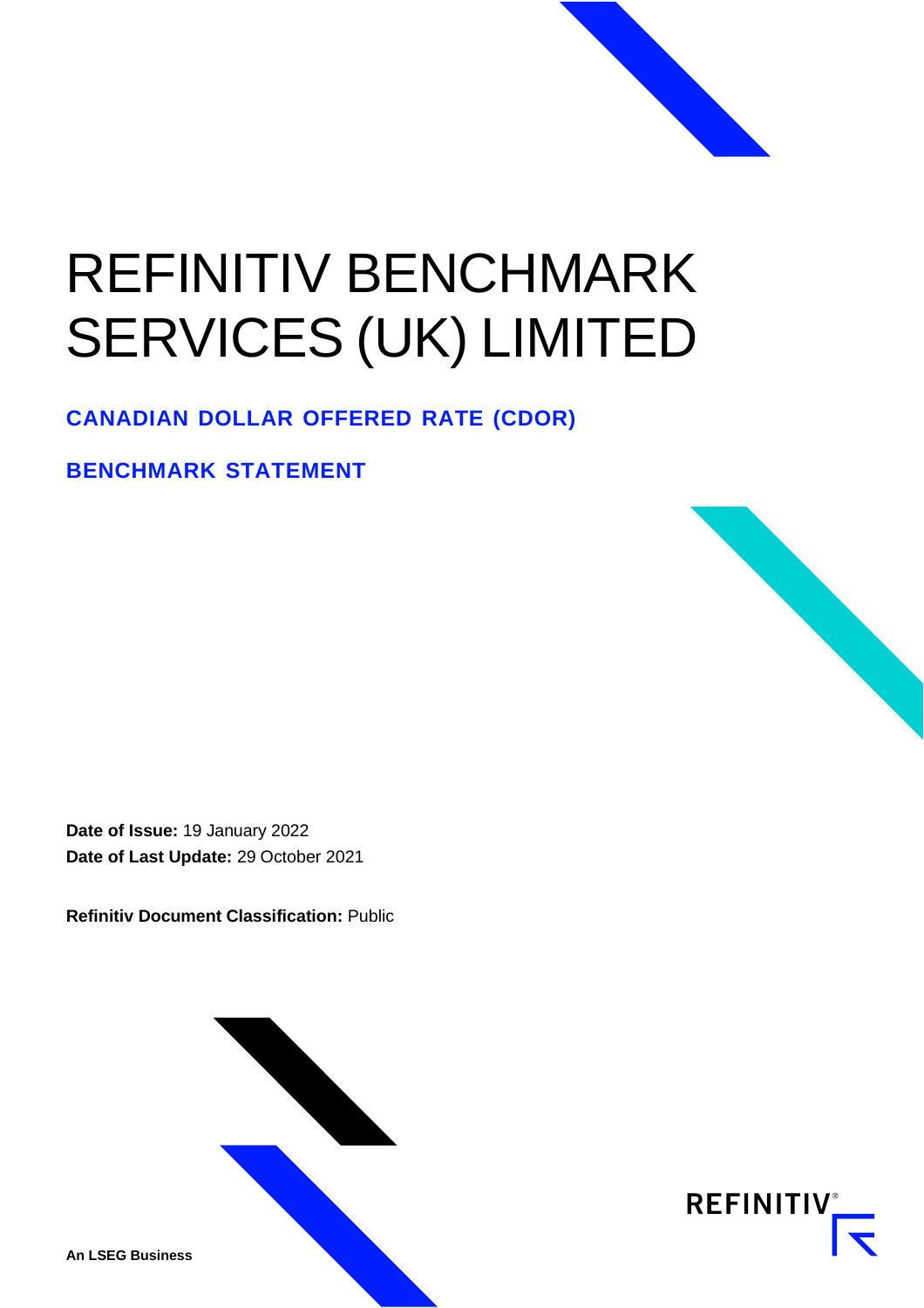#### **Contents**

© Refinitiv 2022. All Rights Reserved.

Refinitiv, by publishing this document, does not guarantee that any information contained herein is or will remain accurate or that use of the information will ensure correct and faultless operation of the relevant service or associated equipment. NeitherRefinitiv, nor its agents or employees, shall be held liable to any user or end user for any loss or damage (whether direct or indirect) whatsoever resulting from reliance on the information contained herein.

This document may not be reproduced, disclosed, or used in whole or part without the prior written consent of Refinitiv.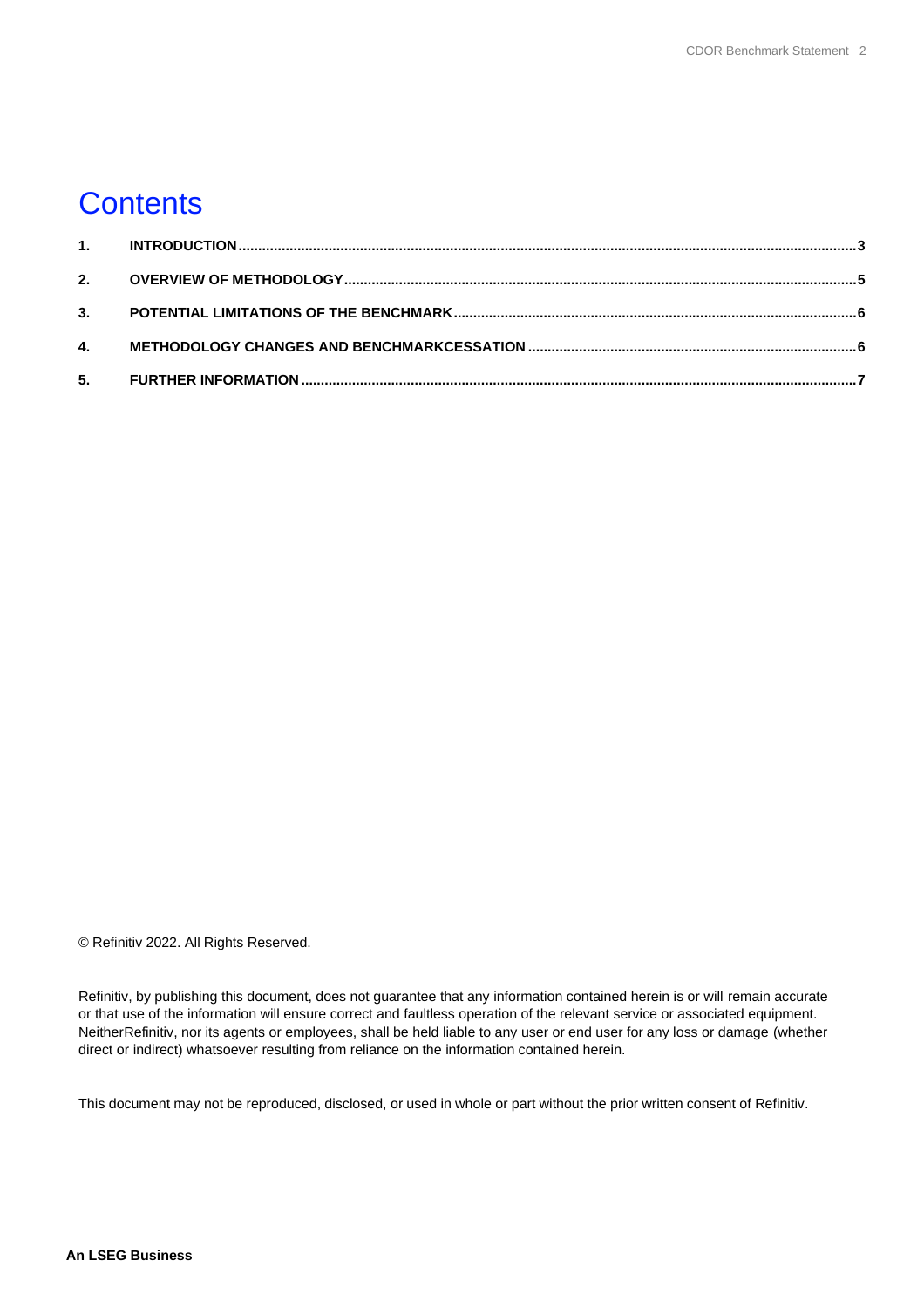## <span id="page-2-0"></span>1. INTRODUCTION

The Canadian Dollar Offered Rate ("CDOR" or "the benchmark") was developed to establish a daily benchmark reference rate for Canadian Bankers' Acceptance borrowings ("BAs"). The Canadian BA market exists primarily withinCanada and as of 2017 constituted the largest sector of the Canadian dollar money market after Government of Canada treasury bills. BAs averaged just over 25 percent of the Canadian domestic money market in 2017 in terms of issuance<sup>1</sup>. In 2020, trading in BAs amounted to C\$1,846 billion, 41.1% of the total money market volume of C\$4,488 billion<sup>2</sup>. Government of Canada treasury bills accounted for 34.7% of the total volume.

The Canadian BA market originated as a source of funding for small and medium sized corporations but has grown tobe an important source of funding for larger corporations. Corporate borrowers maintain lines of credit known as BA facilities with Canadian banks. A BA is typically created when a borrower draws down on a BA facility and the lendingbank guarantees ("stamps") the BA in return for a stamping fee. Buyers of BAs include insurance companies, pensionfunds, money market funds, corporations, banks and asset managers $^{\text{1}}$ .

Refinitiv Benchmark Services (UK) Limited ("RBSL" or "the Administrator") is the administrator of CDOR. CDOR is an interest rate benchmark subject to the UK Benchmark Regulation <sup>3</sup>("BMR") ("Interest Rate Benchmarks"). RBSL is required to comply with Multilateral Instrument 25-102 Designated Benchmarks and Benchmark Administrators, a rule adopted and regulated by members of the Canadian Securities Administrators ("CSA"). RBSL has adopted policies and procedures to comply with these regulations, and Annex I of the BMR that specifies specific regulatory regime for interest rate benchmarks to ensure accurate and sufficient data; an independent oversight committee, an independent external audit of compliance with the benchmark methodology and BMR; and contributor systems and controls requirements. Annex I of the BMR sets out the requirements for the contributors' systems and controls, which must include:

- An outline of responsibilities within each firm, including internal reporting lines and accountability, including the location of submitters and managers and the names of relevant individuals and alternates;

- Internal procedures for sign-off of contributions of input data;
- Regular internal reviews of input data and associated procedures;
- Disciplinary procedures for actual or attempted manipulation of the benchmark;
- Effective conflicts of interest management procedures and communication controls;
- Physical separation of submitters from interest rate derivatives traders and rules against collusion;
- Measures to prevent, or limit, inappropriate influence over persons involved in the provision of input data;

- No direct link between the remuneration of employees involved in the provision of input data and the remuneration of, or revenues generated by, persons engaged in another activity where a conflict of interest may arise;

- Controls to identify any reverse transaction subsequent to the provision of input data;
- Detailed record-keeping in relation to a bank's LIBOR submissions; and

<sup>1</sup> See "A Primer on the Canadian Bankers' Acceptance Market", Bank of Canada Staff Discussion Paper, June 2018

<sup>&</sup>lt;sup>2</sup> See Money Market Secondary Trading Statistics published by the Investment Industry Regulatory Organization of Canada

<sup>&</sup>lt;sup>3</sup> [The Benchmarks \(Amendment and Transitional Provision\) \(EU Exit\) Regulations 2019](https://www.legislation.gov.uk/uksi/2019/657/made)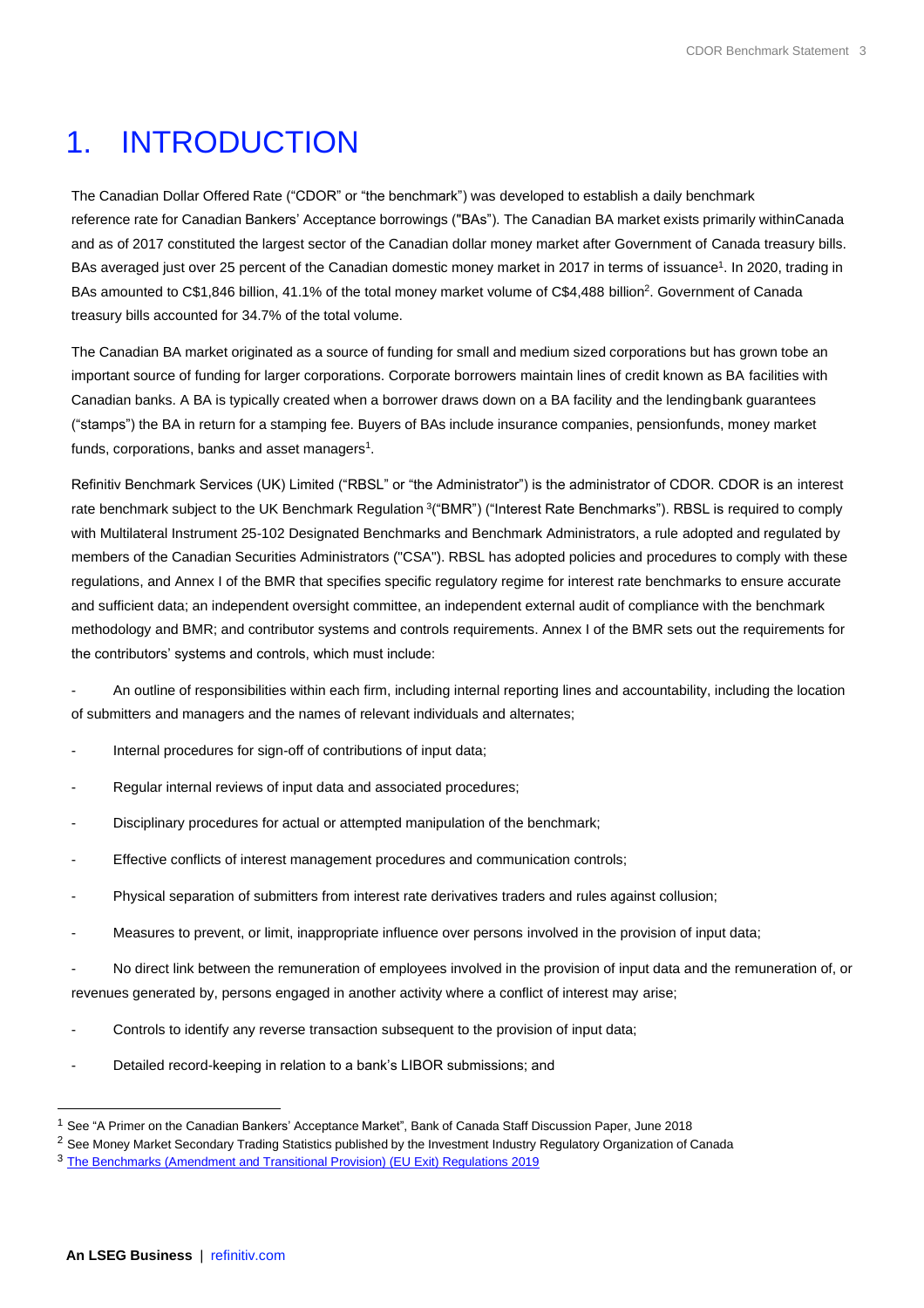The compliance function reporting any findings to management on a regular basis.

All of these requirements are included within the Contributors Code of Conduct. All contributors are required to acknowledge in writing that they have read the Code and will comply with it.

CDOR is not considered a critical benchmark for the purposes of the BMR but is designated as a critical benchmark for the purposes of the CSA rule.

CDOR is calculated using input data (each a "Contribution") submitted by a panel of banks (each a "Contributor"). Each Contribution is the rate at which each Contributor would be willing to lend (offer) funds against primary BA issuances with terms to maturity of approximately 1, 2, and 3 months to clients with existing credit facilities that reference CDOR plus a fee. This represents the bid side of primary BA issuance. The majority of BA facilities reference CDOR as the lending rate to which a stamping fee is added by the lending bank. CDOR is therefore a committed lending rate, not a borrowing rate.

CDOR is considered to be reliable provided that:

- there is activity in the primary issuance market or the secondary market for BAs or in related or correlatedinstruments that allows contributors to establish a representative market level for BAs when making contributions, and
- the panel of contributing banks is sufficiently representative of the banks involved in lending funds againstprimary BA issuances.

Both conditions should be satisfied in order for CDOR to be a reliable reference rate for both the Canadian BA marketand for short-term unsecured Canadian dollar interest rates. The panel banks as listed in the CDOR Methodology account for an overwhelming majority of primary BA issuances in a given year1.

This benchmark statement shall be reviewed at least every two years, or whenever there is a material change to either the type of the benchmark orto the Methodology used in the determination of the benchmark.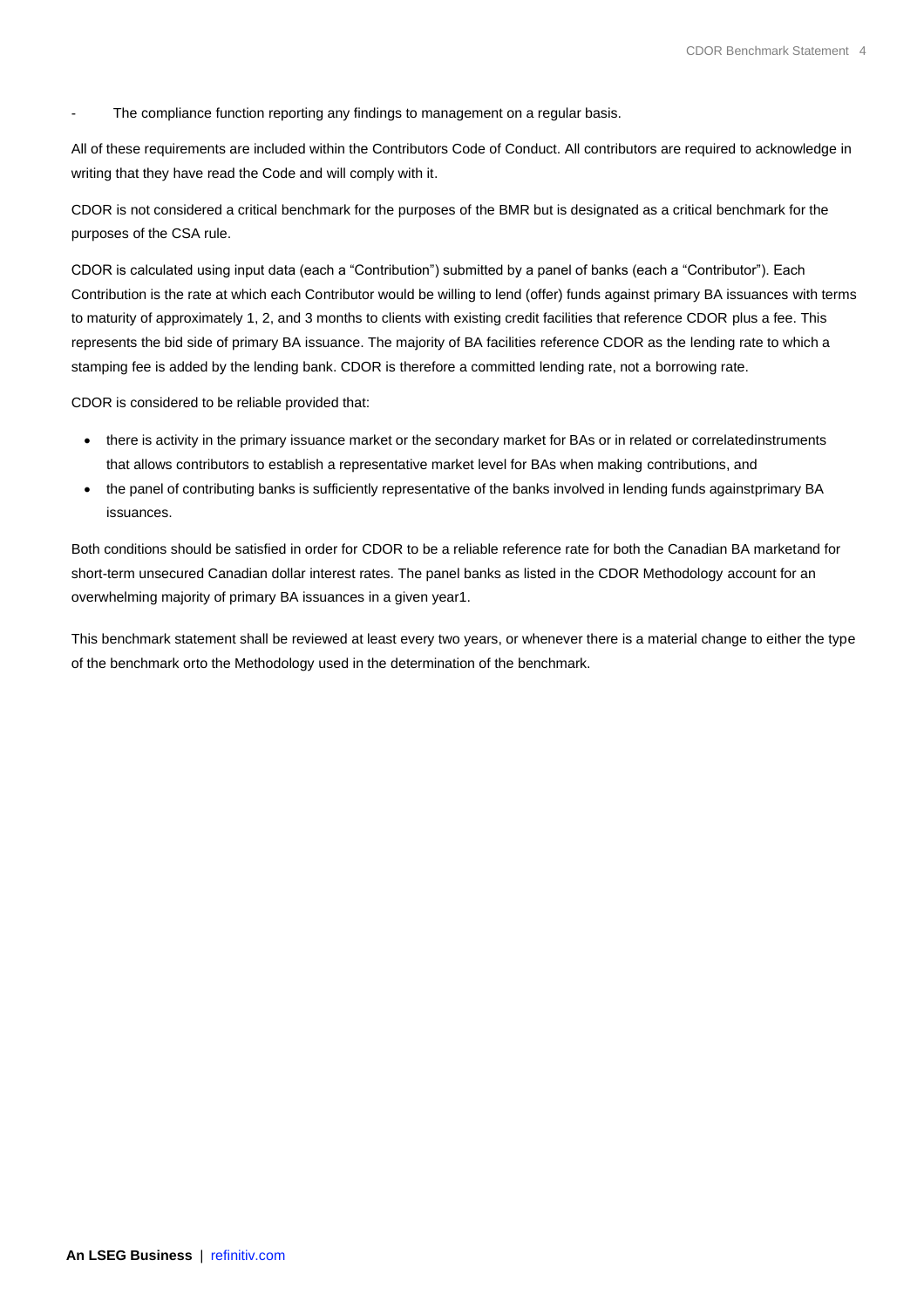# <span id="page-4-0"></span>2. OVERVIEW OF METHODOLOGY

Input data for the determination of CDOR is submitted by a panel of banks (each a "Contributor") for each of the CDORtenors (1, 2 and 3 months). Each Contribution is the rate at which the Contributor would be willing to lend (offer) funds against primary BA issuances with terms to maturity approximately matching each CDOR tenor to clients with existing credit facilities that reference CDOR plus a fee. Each Contributor shall formally designate employees to act as the Submitter and a Supervisor and, at their discretion, one or more alternate Submitters and Supervisors to contribute, using where appropriate expert judgment, and check input data for the CDOR benchmark. Each Contributor will undertake and document a due diligence process to determine who is suitable to be designated as a Submitter and Supervisor.

Each Contribution by each Contributor for each CDOR tenor shall be anchored in any primary BA market issuance and secondary BA market transactions completed after the publication of CDOR on the previous business day but prior to the Contribution being delivered to RBSL. Contributions shall also reflect any adjustment made by the Contributor upon consideration of market data and other expert judgment.

If the Contributor did not complete any such primary BA market issuance or secondary BA market transactions after the publication of CDOR on the previous business day, the primary issuance and secondary market transactions on themost recent business day will be considered by the Contributor but there will be greater emphasis on market data and other expert judgment.

If five of more Contributions are received, the Contributions shall be ranked, the highest and lowest discarded and the remaining rates averaged to determine CDOR at each tenor. If more than one but fewer than five Contributions are received, the rates will be averaged to determine CDOR at each tenor (no rates will be discarded). If only one Contribution is received, the contribution window shall be extended and RBSL will contact all Contributors to encourageadditional Contributions. If no additional Contributions are forthcoming, the single Contribution received will stand aloneas the CDOR benchmark for the day for that tenor. In such an event that zero Contributions are received, the Administrator will re-publish the previous day's published CDOR rate for the affected tenor(s).

Contributors may make and amend Contributions during the contribution window from 09:40am ET and 10:10am ET.CDOR is then determined and published by the Administrator at 10:15:00am ET. CDOR may be refixed after the publication time of 10:15:00am ET if a Contributor identifies a material error in its Contribution(s) or if RBSL finds a material error in the calculation of CDOR, where a material error is one that has an impact of one basis point or moreon the published CDOR benchmark.

No models or method of extrapolation or interpolation are used by RBSL when determining CDOR. Further, CDOR isnot determined by means of a portfolio of constituents.

No discretion or expert judgment is exercised by RBSL in the determination of CDOR. In the absence of primary issuance or secondary market transactions the underlying BA market, Contributors will use market data and expertjudgment informed by market data from similar unsecured markets or from related markets or by other relevant references.

The CDOR Contributor Code of Conduct requires Contributors to have written submission procedures, policies, templates and records in place which is made available to RBSL upon request. A submission record or template developed by each Contributor is required to act as a general record of factors considered when determining the CDOR Contribution which captures relevant daily notable market movements and should include a clear description of the data taken into account in determining the Contribution. The submission procedures also specify the persons authorized to use expert judgment, the internal controls governing the use of expert judgment and the persons authorized to evaluate ex-post the exercise of expert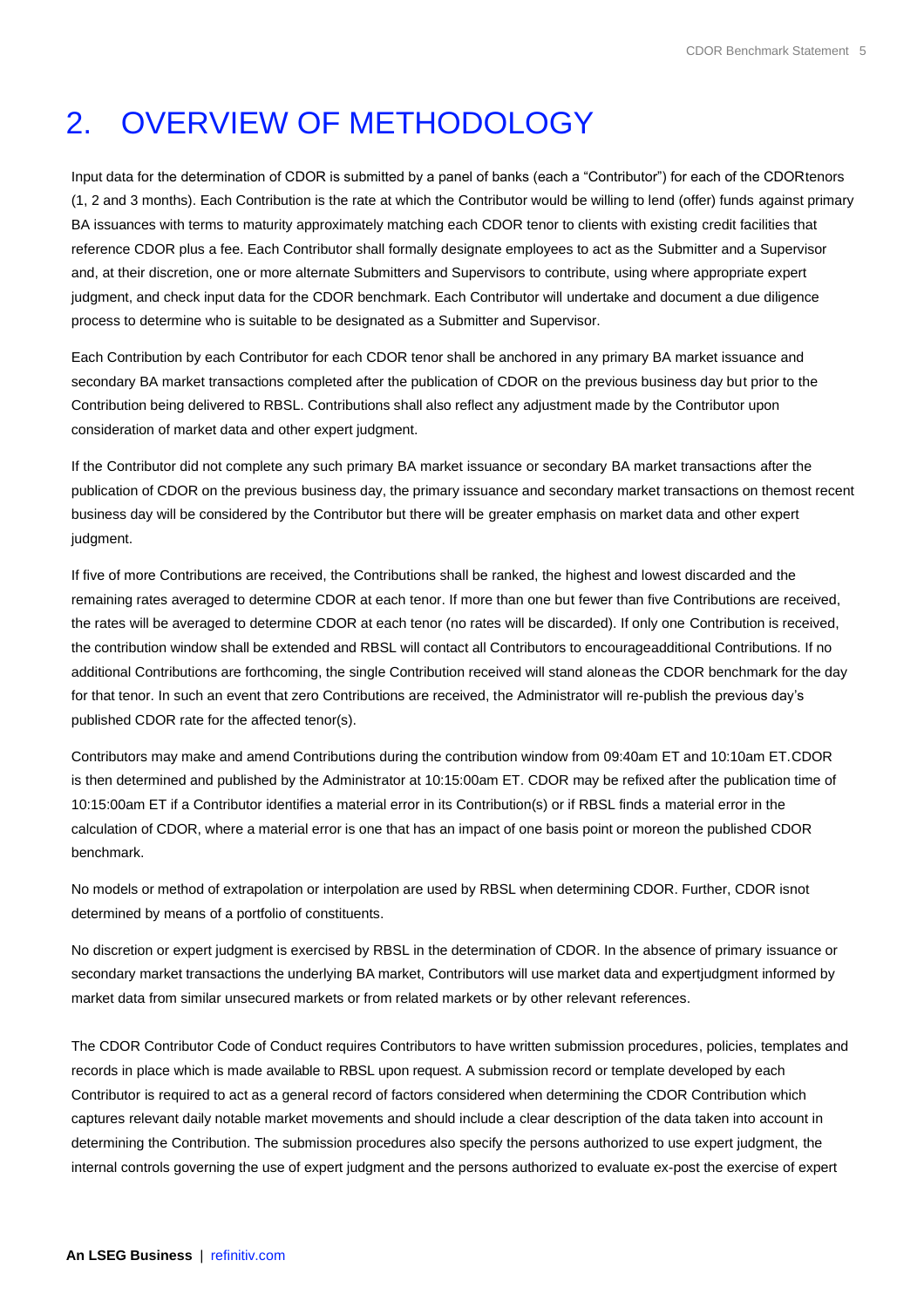judgment. Each Contributor's post-Contribution processes used for the monitoring of Contributions should be capable of identifying exceptions in line with predefined parameters, including a requirement to query the Submitter when a Contribution differs from the previous day's Contribution by a pre-determined threshold.

Expert judgement used by contributor banks in determining a submission is evaluated ex post by RBSL using, primarily, Monitoring & Surveillance controls and requesting contributor bank documentation and records as required.

Where expert judgment is used by the Contributor in accordance with the Methodology, the Contributor Code of Conduct requires that expert judgment shall be free from any undue or improper influence and shall not, for greater certainty, take into consideration any factors that would be contrary to the "Improper Market Conduct" or "Conflicts of Interest" provisions of the CDOR Code of Conduct, such as the consideration of swap resets that are linked to CDORor with knowledge of any Bid that may be submitted by another Contributor to RBSL prior to the publication of CDOR.

The benchmark does not have corresponding ISINs. The Benchmark is determined using contributed input data and is an interest rate benchmark as per the BMR. Consequently, the Benchmark is not any of the following types of benchmark as specifically defined by the BMR: readily available data, regulated data, or commodity.

# <span id="page-5-0"></span>3. POTENTIAL LIMITATIONS OF THE BENCHMARK

Determination of CDOR is dependent on receiving sufficient input data from Contributors for each CDOR tenor. Technical problems or extreme market events may lead to an insufficient number of Contributions, resulting in no calculation republication of the previous day's published CDOR rate. Further, RBSL considers that five Contributors isa realistic minimum to ensure reliable Contributions and avoid concentration in sources of input data.

There may also be insufficient market liquidity to support the panel banks when making Contributions. Contributors have a range of references to use when deciding Contributions in accordance with the hierarchy described in the CDOR Methodology. These include transactions in the underlying primary BA issuance market and secondary BA market and, following that, Contributors may also use expert judgment informed by market data from a range of relatedmarkets or by other relevant references.

The design of CDOR is therefore resilient in the event of a lack of liquidity in the underlying BA market alone. However,an extreme market event may lead to a loss of liquidity across a range of markets, or to increased volatility in the spreads between related markets and the BA market, preventing the Contributors from making the Contributions required for the determination of CDOR and resulting in the re-publication of the previous day's published CDOR rate.

#### <span id="page-5-1"></span>4. METHODOLOGY CHANGES AND BENCHMARK **CESSATION**

The CDOR Methodology has been adopted as being a reliable and resilient means for providing a benchmark thataccurately represents both BA lending rates and unsecured interest rates in the Canadian dollar money market.

The CDOR Methodology is subject to a review in order to assess its ongoing fitness for purpose on at least an annual basis. In the event that the review leads RBSL to believe that a change to the Methodology is required and that the change is material in its effect on the benchmark, a market consultation will be conducted in accordance with the RBSLMethodology Change Procedures in order to seek feedback from a representative range of stakeholders. RBSL will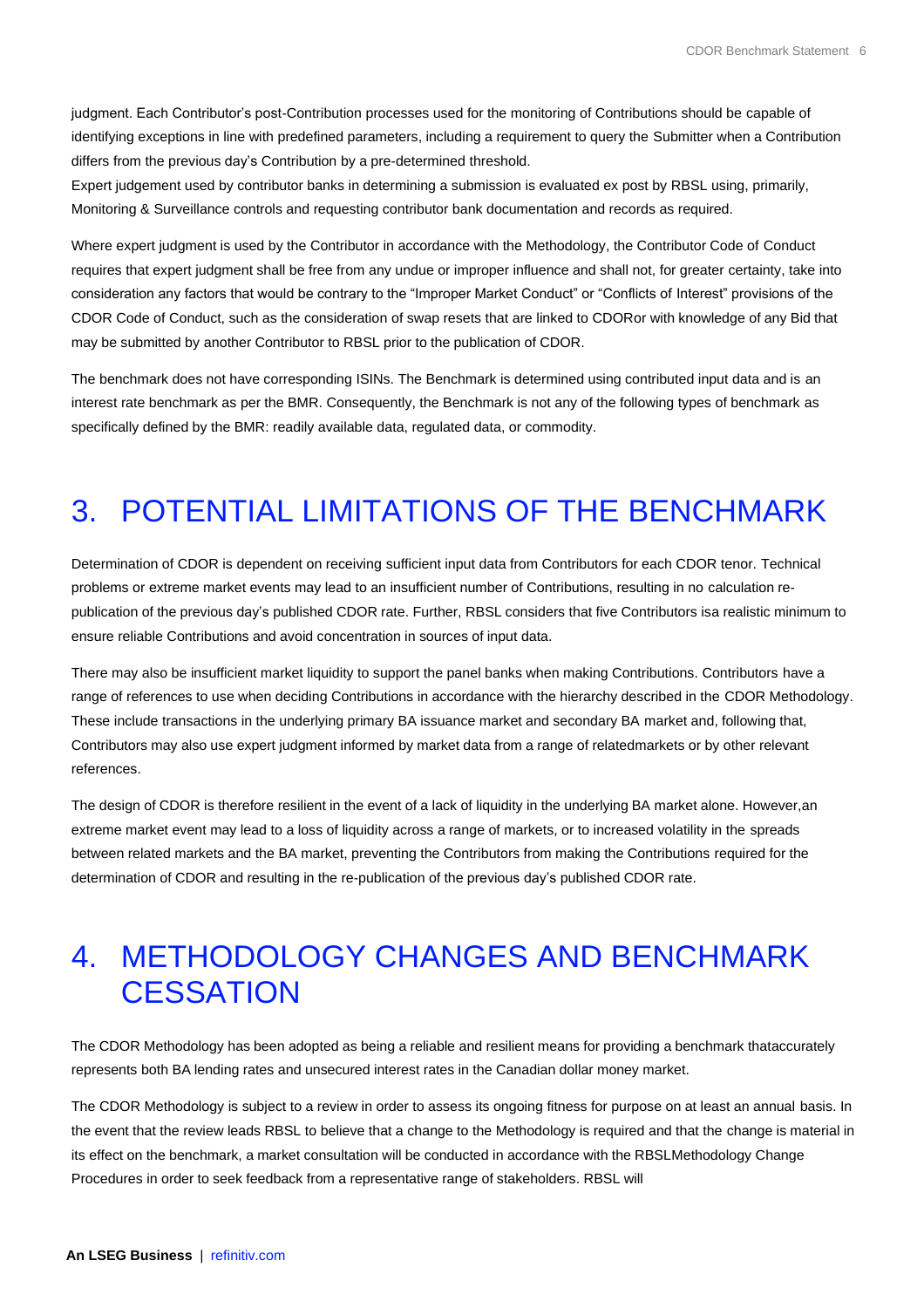review all feedback and, if following such review, it resolves to proceed with the proposed change or changes, willprovide sufficient notice to users of the benchmark before implementing such change or changes.

Circumstances beyond the control of RBSL may necessitate an immediate change to or the cessation of the benchmark. Such circumstances include without limitation (i) a loss of liquidity in the underlying BA markets and similarmarkets, or in the related markets used to inform expert judgment and (ii) a loss of Contributors such that a representative panel of banks cannot be maintained.

In the event that an immediate change is required, RBSL will provide as much notice as is practicable and followingsuch change will conduct an internal review of the Methodology.

If it becomes necessary to cease calculation and distribution of the benchmark, RBSL will implement the RBSL Benchmark [Cessation Policy.](https://www.refinitiv.com/content/dam/marketing/en_us/documents/methodology/rbsl-benchmark-methodology-change-cessation-policy.pdf) This includes conducting an analysis of the estimated usage of the benchmark and, where feasible, the selection of a credible alternative benchmark. In all cases, RBSL will take all reasonable steps to ensure that all users and other stakeholders are made aware as soon as possible of any intention or possible necessityto cease the benchmark.

Any material change to the Methodology or cessation of the benchmark may have an impact on any financial contract or financial instrument that references the benchmark or on the measurement of the performance of an investment fund that uses or refers to the benchmark. A material change to the Methodology may lead to a change in the economic reality represented by the benchmark and therefore to the economic exposure of any financial contract or financial instrument that references the benchmark. A cessation of the benchmark would require the selection of an alternative benchmark or the implementation of any fallback procedures for financial contracts or financial instruments that reference the benchmark. Any financial contracts or other financial instruments that reference the benchmark should be able to withstand, or otherwise address the possibility of changes to, or cessation of the benchmark.

## <span id="page-6-0"></span>5. FURTHER INFORMATION

The following documents provide additional information and definitions of key terms and are available on RBSL's [website:](https://www.refinitiv.com/en/financial-data/financial-benchmarks/interest-rate-benchmarks/canadian-interest-rates)

- CDOR [Methodology](https://www.refinitiv.com/content/dam/marketing/en_us/documents/methodology/cdor-methodology.pdf)
- CDOR [Contributor](https://www.refinitiv.com/content/dam/marketing/en_us/documents/methodology/cdor-contributor-code-of-conduct.pdf) Code of Conduct

Further information on Canadian bankers' acceptances can be found in "A Primer on the Canadian Bankers' Acceptance Market", Bank of Canada Staff Discussion Paper, June 2018.

For further information about CDOR, please contact RBSL at [index\\_queries@refinitiv.com.](mailto:index_queries@refinitiv.com)